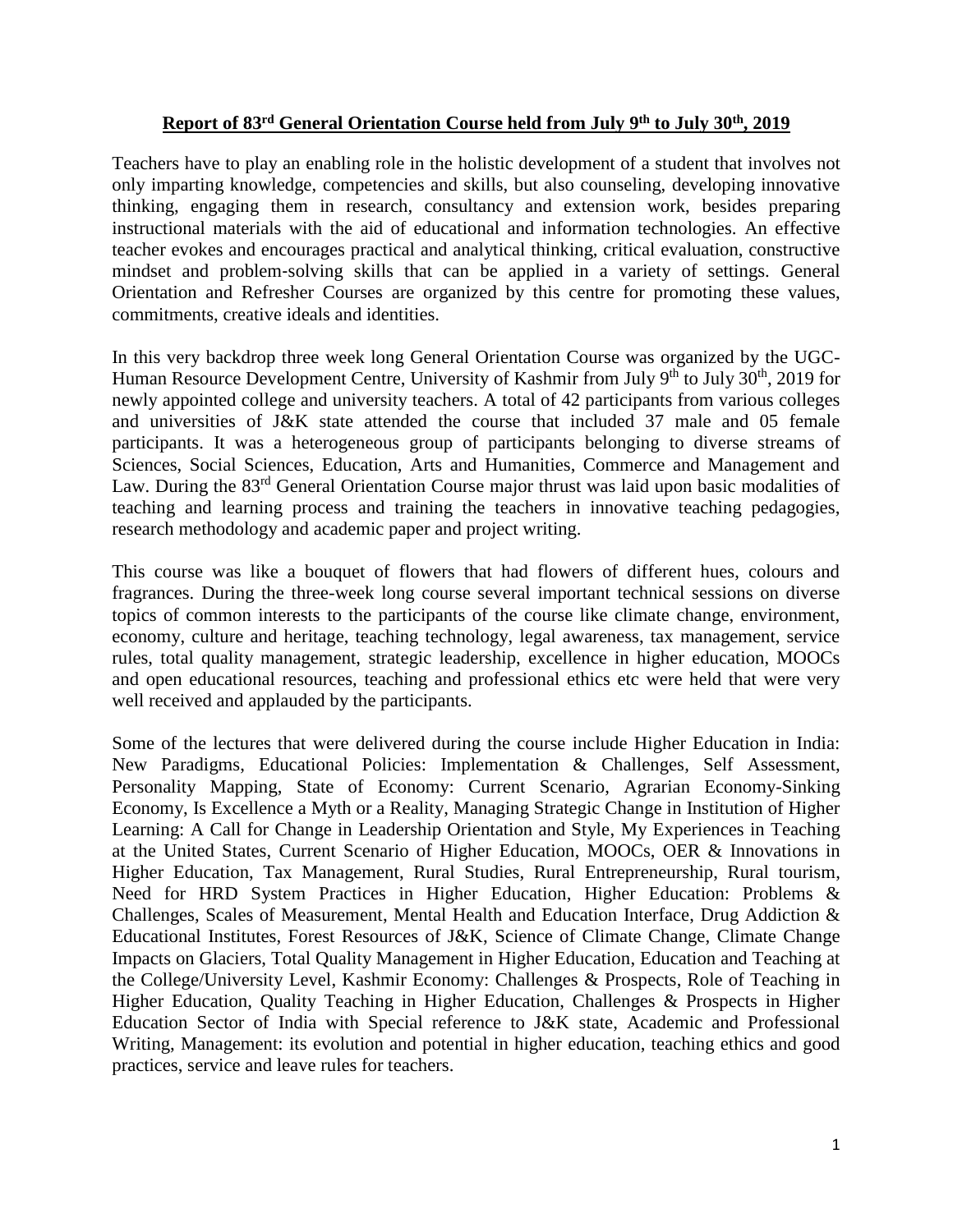A total of 26 renowned Resource Persons drawn from diverse sections of the society like academia, industry, bureaucracy, judiciary, media studies and civil society delivered lectures on varied and significant topics concerning academia during the course. Eminent resource persons who were invited for an interaction with the participants of the course include Prof. Zafar Ahmad Reshi, Dean Research, University of Kashmir, Justice Bashir Ahmad Kirmani, Retd. Judge, J&K High Court, Prof. Puja Khatri, School of Management Studies, Guru Gobind Singh Indraprastha University, New Delhi, Prof. Nisar Ali, Former Dean & Head, Faculty of Social Science, University of Kashmir, Prof. Ashok Aima, Vice-Chancellor, Central University of Jammu, Jammu, Prof. Musadiq Amin Sahaf, Department of Management Studies, University of Kashmir, Prof. Nyla Ali Khan, Adjunct Faculty, Rose State College, Oklahoma, Prof. Zahoor Ahmad Chatt, Former Director Colleges, Higher Education Department, Govt. of J&K, Dr. Shahid Rasool, Director, EMMRC, University of Kashmir, Prof. Bashir Ahmad Joo, Department of Management Studies, University of Kashmir, Dr. Syed Zahra, Faculty Member, MGNCRE, Department of Higher Education, Govt. of India, Prof S Mufeed Ahmad, Dean, School of Business Studies, University of Kashmir, Prof. Iqbal A. Hakim, Department of Management Studies, University of Kashmir, Prof Arshad Hussain, Department of Psychiatry, Govt. Medical College, Srinagar, Mr Syed Farooq Ahmad Gillani, Chief Conservator of Forests, Govt. of J&K, Prof. Shakil A. Romshoo, Department of Earth Sciences, University of Kashmir, Prof. Mushtaq Ahmad Darzi, Head, Department of Management Studies, University of Kashmir, Prof Mohd Amin Sofi, Emeritus Scientist, Department of Mathematics, University of Kashmir, Mr. Syed Shakeel Qalander, Former President, Federation Chamber of Industries Kashmir (FCIK), Prof. Khurshid Iqbal Andrabi, Department of Biotechnology, University of Kashmir, Prof. Yaseen Ahmad Shah, Director Colleges, Higher Education Department, Govt. of J&K, Prof. Shabir Ahmad Bhat, Director-UGC-HRDC, University, Mr. Zareef Ahmad Zareef, Noted Writer and Poet, Prof. Farooq Ahmad Mir, Controller of Examinations, University of Kashmir and Mr. Mohammad Ashraf Malik, Former Joint Director, Finance, Govt. of J&K.

During this course a three-day Community Engagement Workshop which was the first of its kind was organized in collaboration with Mahatma Gandhi National Council of Rural Education wherein participants visited two villages adopted by the University for its Community Outreach and Extension activities, with a view to connect with the communities, identify their socioeconomic problems and needs and suggest ways and means for the redressal of their grievances. Main aim of the workshop was to provide practical opportunities to teachers for participation in rural community mobilization, service engagement and empowerment activities in association with trained resident community volunteers.

Several special sessions were held during the three-week long orientation course that include a session on conservation of forests by the Chief Conservator of forests, Kashmir Division; a session on the challenges and prospects in higher education sector delivered by the Director, Colleges, Kashmir; a session on academic and professional writing by Dr. Sadaf Munshi of the University of New Texas; a session on Teaching methodology and etiquettes by Dr. Nyla Ali Khan of the University of Oklahoma, USA, a couple hands-on training sessions on selfassessment and personality mapping by Prof. Puja Khatri of the Guru Gobind Singh Indraprastha University, New Delhi.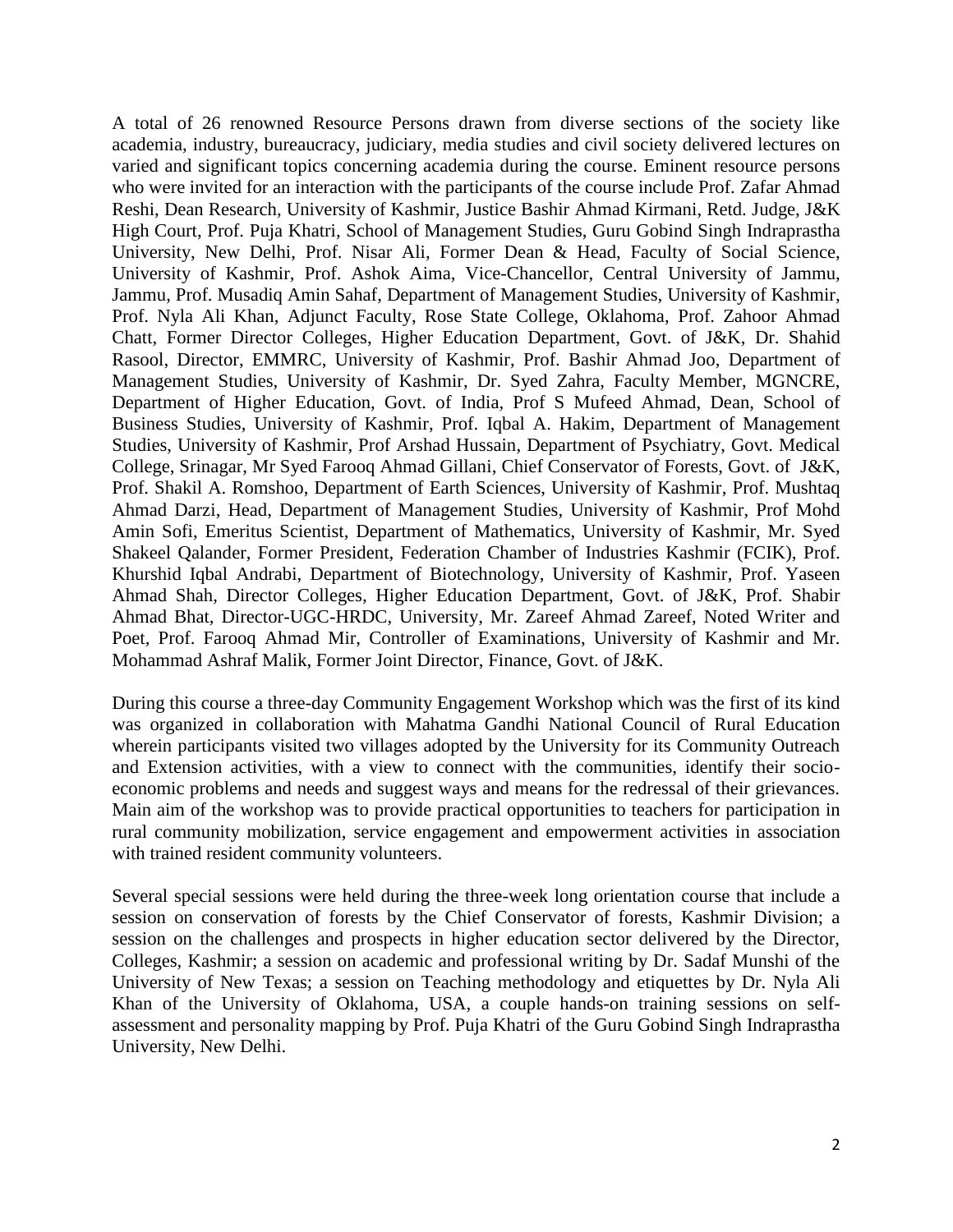A special session on "Forest Resources of J&K state" was organized on July 22<sup>nd</sup>, 2019 in which Chief Conservator of Forests, Kashmir, Mr. Syed Farooq Ahmad Gillani delivered the lecture. Main objective of the lecture was to underline the importance of conserving state's depleting forest cover by encouraging people's active participation in protecting ecology and forest wealth through afforestation drives and creating awareness about ecosystem.

In his lecture Syed Farooq Ahmad Gillani deliberated upon forest resources of J&K, contribution of forestry sector towards the economy of J&K state, intangible benefits of ecological balance and biodiversity, Forest Policy of J&K state framed in 2010 that lays emphasis upon poverty alleviation by improving productivity of existing forests, by extending forest and tree cover on non-forest lands and developing forest fringe belt into village production forests. Mr. Farooq Gillani also dwelled upon various Forest Acts and related Regulations enacted in the state of J&K from time to time. He also urged upon all the participants to actively participate in plantation drive of his department in the coming months that was reciprocated positively by the participants of the course as well as Director of the Centre.

Another special session was held on July  $25<sup>th</sup>$ , 2019 on the status of higher education in J&K in which Director Colleges, Department of Higher Education, J&K Govt., Prof. Yaseen Ahmad Shah deliberated at length upon the initiatives being taken by the govt. to ensure a vibrant academic atmosphere in all the colleges. He urged upon newly appointed college and university teachers attending 83rd General Orientation Course to lend supremacy to professional ethics in every sphere of their life and profession, to achieve excellence and contentment through high ethical standards and moral values. He dwelled upon the prevailing status and future prospects of the college sector in J&K state. Prof. Shah opined that while more and more students are gaining access to higher education, there is a need to provide them with quality education along with the skills to enable them to compete and succeed in a competitive environment. He also emphasized upon the dissemination of information regarding various schemes so that students will be benefitted by these initiatives, and said that in this entire process the role of a teacher is very crucial.

Another special session was held on July 27<sup>th</sup>, 2019 in which Dr. Sadaf Munshi, Chair, Dept. of Linguistics, University of North Texas, USA made a presentation on professional and academic writing. In her presentation, Dr. Sadaf talked about different types of professional writing, their related aspects and some key questions and concerns to consider in professional and academic writing which can help improve the quality of writing and its outcomes in professional and academic fields. Prof. Nyla Ali Khan, Adjunct Faculty, University of Oklahoma, USA also delivered a lecture on her innovative teaching pedagogies and her teaching experiences in USA on July  $15<sup>th</sup>$ , 2019. In her lecture Prof. Khan discussed the importance of realizing various sensibilities of students and accommodating different shades of opinion and personality among them. She narrated her own experiences of dealing with students of different ideologies and beliefs and stressed upon teachers to be fair and impartial while dealing with varying temperaments and attitudes among their students. She threw light upon innovative teaching pedagogies, Bloom's Taxonomy and novel methods of engaging with the students.

A special session was organized July 29<sup>th</sup>, 2019 by UGC-HRDC, University of Kashmir for the participants of ongoing 83rd General Orientation Course wherein noted writer, thinker and poet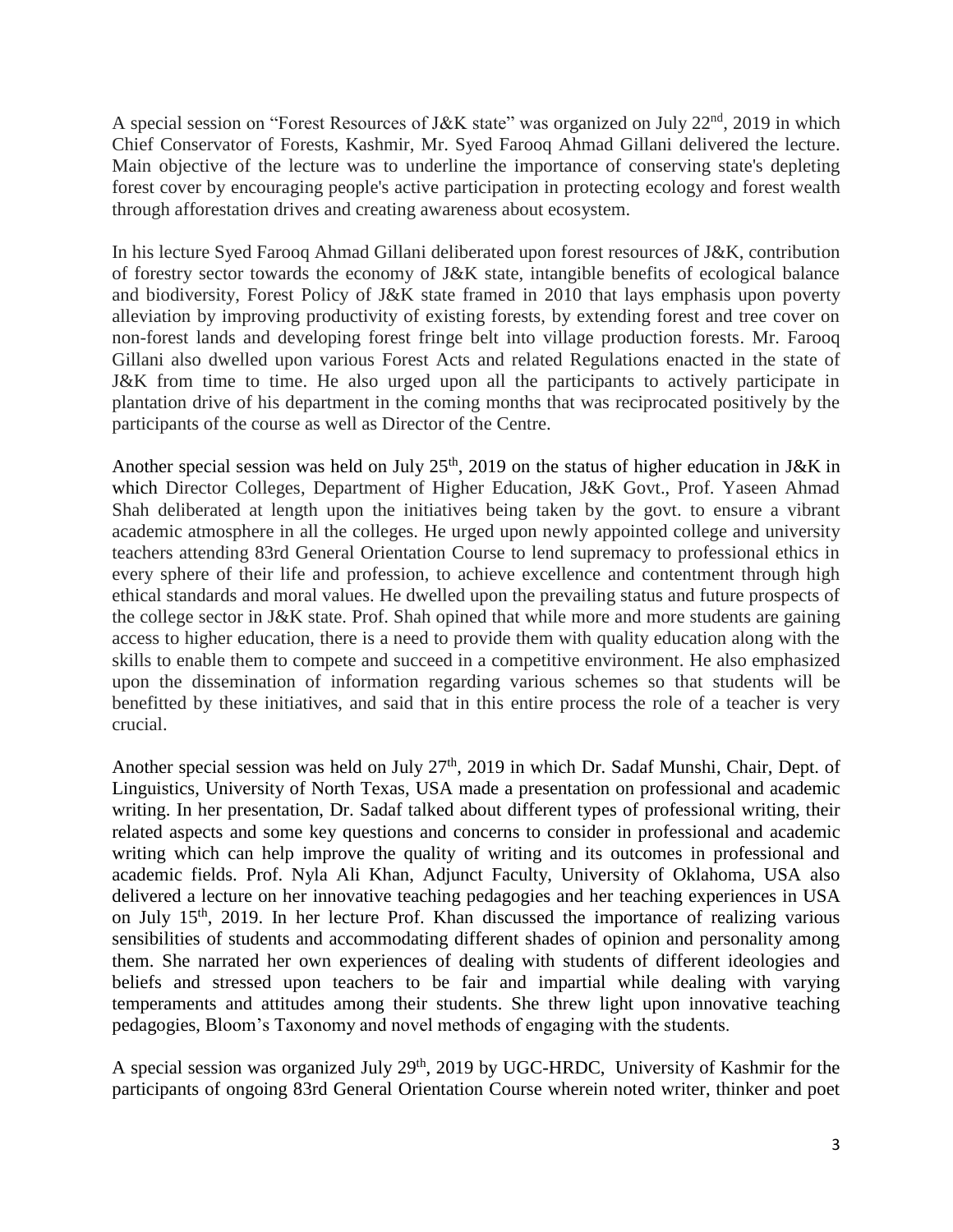of the valley Mr. Zareef Ahmad Zareef delivered a talk on the role and responsibilities of a teacher vis-a-vis fast changing times and trends. In his lecture he dwelled at length upon the rich traditions and legacies left behind by great teachers in the history of Kashmir and urged upon the participants to follow, nurture and uphold those traditions. He emphasized upon the need to preserve our rich culture and heritage and protect our mother tongue Kashmiri at all costs. Mr. Zareef called upon all teachers present to observe highest ethical and moral standards in their teaching learning practices and display decent and dignified etiquette and mannerism while dealing with students. He underlined the need to nurture our magificent cultural ethos and value system in all spheres of our lives and propagate the same to our generation next. In his own inimitable style Mr. Zareef lamented about the degradation of moral values in our society and emergence of vices like drug addiction, corruption and intolerance. He elaborated upon the role and responsibilities of teachers in laying a strong foundation for a morally just and ethically sound society. His deliberations were well received and highly appreciated by the participants of the course. Director HRDC, Prof. Shabir Ahmad Bhat expressed his gratitude to Mr Zareef Ahmad Zareef for visiting the Centre and interacting with the participants in spite of his preoccupations and other engagements.

Valedictory function of the course was held on July 30<sup>th</sup>, 2019 at UGC-HRDC, University of Kashmir. Prof. Mushtaq A. Siddiqi, Vice-Chancellor, IUST was the Guest of Honour at this occasion where Prof. Talat Ahmad, Vice-Chancellor, University of Kashmir presided over the function. Course Coordinator and Coordinator, HRDC, Dr. Mohammad Ishaq Geer presented a detailed report on the proceedings of the th lone-week long course enlisting various Resource Persons that were invited and various topics that were covered during the course. This was followed by a welcome address by Prof. Shabir Ahmad Bhat, Director, HRDC in which he explained the aim and objectives of the course and various innovations adopted in the design and conduct of the course. In his welcome address Prof. Shabir explained that the main aim of the course was to improve the knowledge and skills of teachers and to help them change with the changing paradigms of higher education. He stated that if we don't keep pace with the changing scenarios and trends, we shall be facing with the threat of being rendered redundant.

In his presidential address, Prof. Talat Ahmad, Vice-Chancellor, University of Kashmir emphasized that modern day teacher has to be a friend, a philosopher, a guide, a counselor, a mentor, and a caregiver too. Stressing upon the fact that good teaching is always passionate that induces an emotional response among students, Prof. Talat stated that the task of teaching and educating has become more challenging than ever given the huge amount of online information available to the students today. Prof. Talat said that in the present age of Information Technology if teachers don't keep themselves abreast with latest advances in their respective fields, they could become redundant for their students. He emphasized that the objective of such courses and workshops is to update teachers about latest developments in their respective fields for their use in the teaching-learning processes. Paradigms in the higher education sector have undergone and continue to undergo a sea change and our teachers have to be ready to face these new challenges. This is where these orientation and refresher courses assume importance.

Prof. Mushtaq A. Siddiqi, Vice-Chancellor, IUST, Awantipur in his address emphasized upon the need to change and transform teachers as well as teaching pedagogies in accordance with